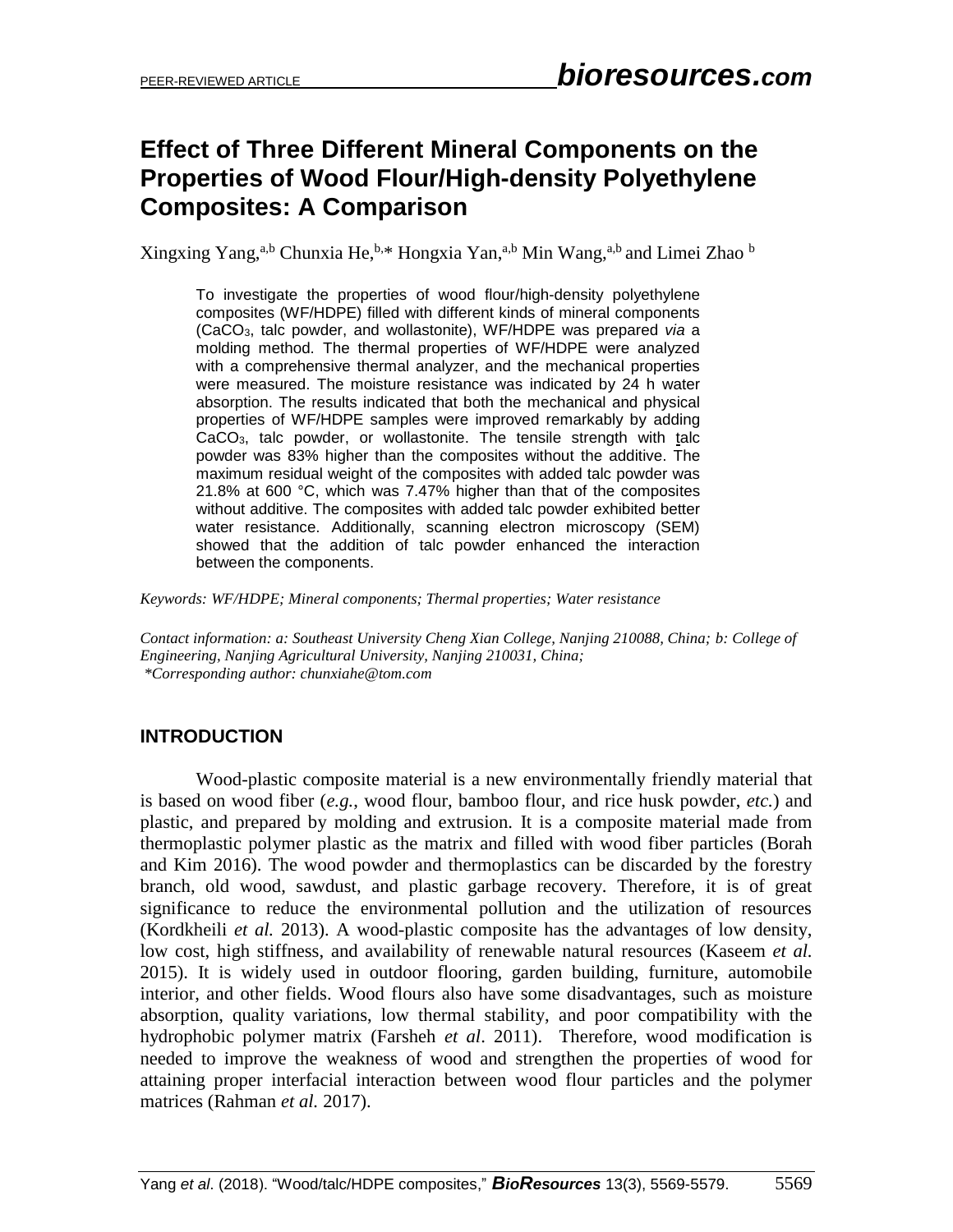Mineral particles can improve dimensional stability, electromagnetic and thermal stability, impact strength and cold resistance, modulus of elasticity, and tensile properties of composites (Fabiyi *et al*. 2009; Ghasemi and Farsi 2010). Composites with minerals as reinforcing phase have been the subject matter of many discussions in recent years. Due to the high improvement of the interfacial adhesion between the wood fibers and the plastic, it is ideal for reinforcement and enhancing the properties. Deka *et al.* (2014) examined the properties of the WF/HDPE with addition of nanoclay,  $SiO<sub>2</sub>$ , and ZnO.  $SiO<sub>2</sub>$  and  $ZnO$  showed an improvement in mechanical properties, thermal stability, and a decrease in water uptake capacity. Tabar *et al.* (2015) using silicon dioxide (SiO<sub>2</sub>) as reinforcement for walnut shell flour/HDPE composite materials, found that an increasing nano-SiO<sub>2</sub> loading  $(4 \text{ wt\%})$  led to agglomeration and inefficient transfer of stress. Dey and Tripathi (2010) found that the thermal expansion coefficient of high-density polyethylene (HDPE) composites with silica powder (volume fraction of approximately 3% to 20%) increased linearly with the increase of temperature, and that a higher silica content resulted in a smaller thermal expansion coefficient of the composites. The Pan *et al.* (2014) study found that the addition of nanosilica can improve the thermal stability of a wood powder/HDPE wood-plastic composite. Devi and Maji (2013) studied the effect of nanometer titanium dioxide and silicon dioxide nanoclay on composite material physical properties of styrene/acrylonitrile wood; they found that two kinds of nanoparticles can improve the thermal stability of the composites, as well as the flexural and tensile properties of composite materials. Deka and Maji (2010) found that nanoclay can enhance the heat resistance of HDPE, low-density polyethylene (LDPE), polypropylene (PP), and polyvinyl chloride (PVC) hybrid wood-plastic composites. The reason is that silicate in clay plays a role in inhibiting the thermal decomposition of wood-plastic composites.

The present study aimed to better understand the effect of minerals on the thermal and mechanical properties of high-density polyethylene (HDPE) and wood flour (WF). The aim was also to study the effect of these particles on other properties such as water uptake capacity of the composites. In this paper, wood powder is used as filling material, HDPE is recycled as the matrix, and three kinds of minerals  $(CaCO<sub>3</sub>)$ , talc powder, and wollastonite) were added. The wood-plastic composite was prepared by a molding method. The effects of different minerals on the thermal and mechanical properties of WF/HDPE are considered, providing a theoretical basis for developing a highperformance composite material.

## **EXPERIMENTAL**

#### **Materials**

Recycled HDPE was purchased from Nanjing Dongnan Tongye Co., Ltd. (Jiangsu, China). The poplar powder recovery was from Nanjing Yongxin Agricultural Waste Utilization Co., Ltd. (Jiangsu, China). Wood flour (WF) was chilled and ground in a hammer mill to pass through sieves measuring 100-mesh. The CaCO<sub>3</sub> powder  $(<800$ mesh; Shanghai Huijinya Materials Co., Ltd., Shanghai, China), the talc powder (<800 mesh; Nanjing Chemical Material Co., Ltd., Nanjing, China), and the wollastonite (<800 mesh; Zhejiang Fenghong New Material Co., Ltd., Zhejiang, China) were used as received. Zinc stearate (industrial grade; PT. Nubika Jaya Co., Shanghai, China) was used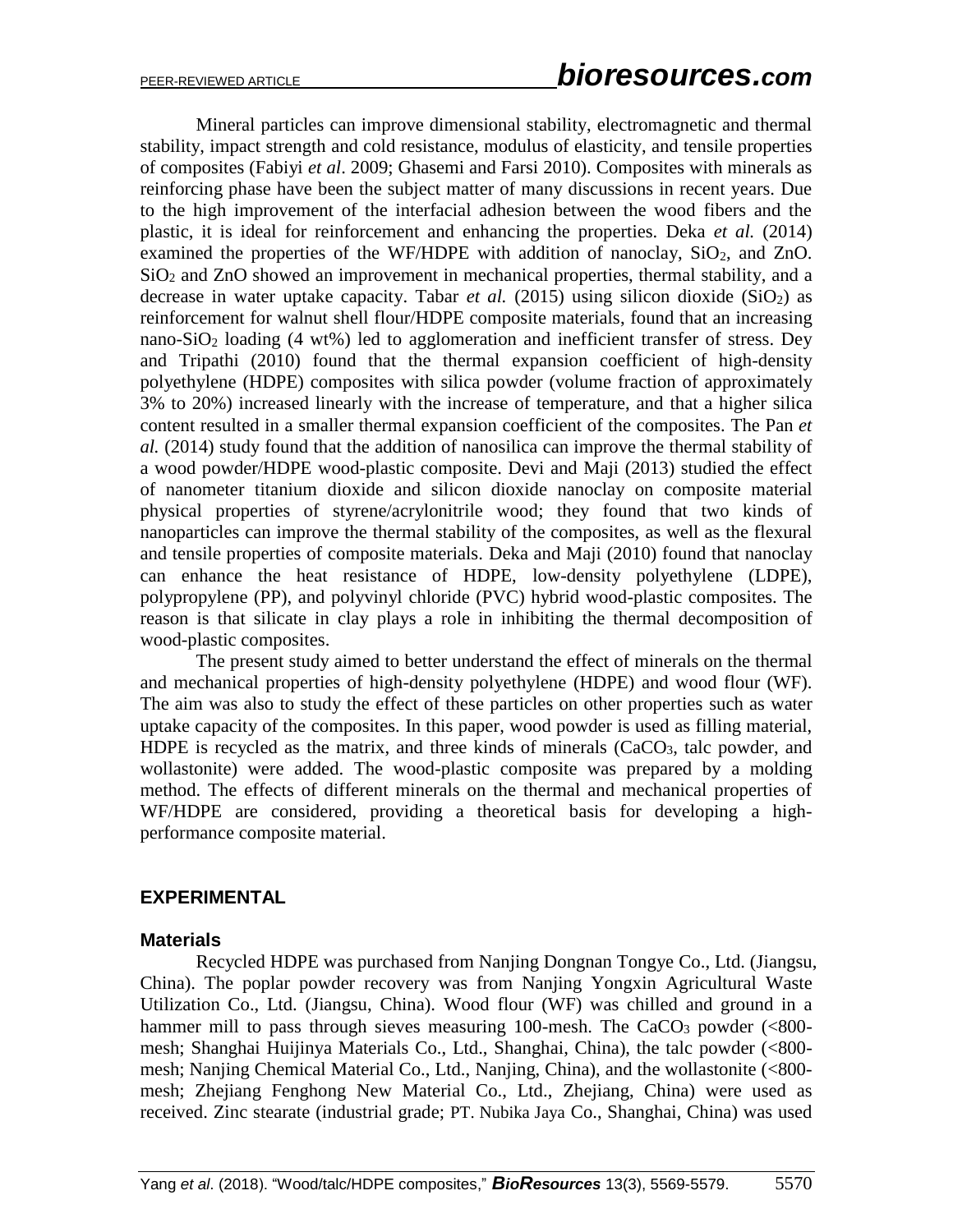as a mixing lubricant. The maleic anhydrite (MA) was supplied by Nantong Rizhisheng Co., Ltd. (Jiangsu, China) and was industrial grade.

## **Composites Preparation**

Before processing, all the materials were naturally dried, crushed over 100-mesh screens. Then the powder was dried with electric heat and constant temperature dryness in a box for 4 h at 110 °C to achieve a moisture content of less than 3%. To provide the same matrix for reinforcement of mineral components  $(CaCO<sub>3</sub>)$ , talc powder, and wollastonite), the amount of HDPE, MA, and lubricant, was held constant at 35 wt%, 3 wt%, and 2 wt%, respectively. Mineral components were used as reinforcing filler with loading levels at 6 wt% (Table 1). First, HDPE and MA were mixed in the mixer  $(X(S)K -$ 160; Jiangdu Tianyuan Testing Machinery Co., Ltd., Jiangdu, China) at approximately 210 °C for 10 min. After that, MA grafted HDPE, WF, and mineral were added and mixed less than 5 min to prevent carbonization of the wood fiber. The compounded materials were then molded using a plate vulcanizing machine (QLB-20 D/Q; Jiangdu Tianyuan Testing Machinery Co., Ltd., Jiangdu, China) then placed into a mold at approximately 190 °C, and pressed under approximately 9 MPa for 8 min. The specimens were machined to the dimensions required for testing.

| WF | <b>HDPE</b> | МA | Lubricant | CaCO <sub>3</sub> | Talc powder | Wollastonite |
|----|-------------|----|-----------|-------------------|-------------|--------------|
| 60 | 35          |    |           | -                 | -           |              |
| 54 | 35          |    |           |                   | ۰           |              |
| 54 | 35          |    |           | ۰                 |             |              |
| 54 | 35          |    |           |                   | -           |              |

**Table 1.** Formulations of the Wood Plastic Composites Filled with Various Contents of Mineral (wt%)

## **Methods**

#### *Mechanical property testing*

All of the tests were performed with a universal testing machine (SANS CMT6104; Meitesi Industry System Co., Ltd., Shanghai, China). Tensile strength tests were carried out in terms of GB/T 1040.4 (2006) with a speed of 2 mm/min. Bending strength were tested according to the GB/T 9341 (2008) standard with the loading rate 2 mm/min. Impact strength tests were performed following the GB/T 1043.1 (2008) standard. All of the tests were conducted at room temperature, and the results were averaged 5 times.

## *Thermogravimetric (TG) analysis*

A thermal analyzer (Nezsch STA 449 F3, Bavaria, Germany) was used for the TG and differential scanning calorimetric (DSC) measurements testing. The 8 mg specimens were sieved to obtain particles with a mean size of 2 mm under Ar protection. The heating rate was 10 °C/min from 30 °C to 600 °C.

## *Water absorption test*

Specimens were conducted according to the GB/T 17657 (2013) standard. The specimens were entirely immersed in distilled water at  $25 \text{ °C}$  for  $24$  h. When the mass was almost unchanged, it could be regarded as a moisture balance. The weights of the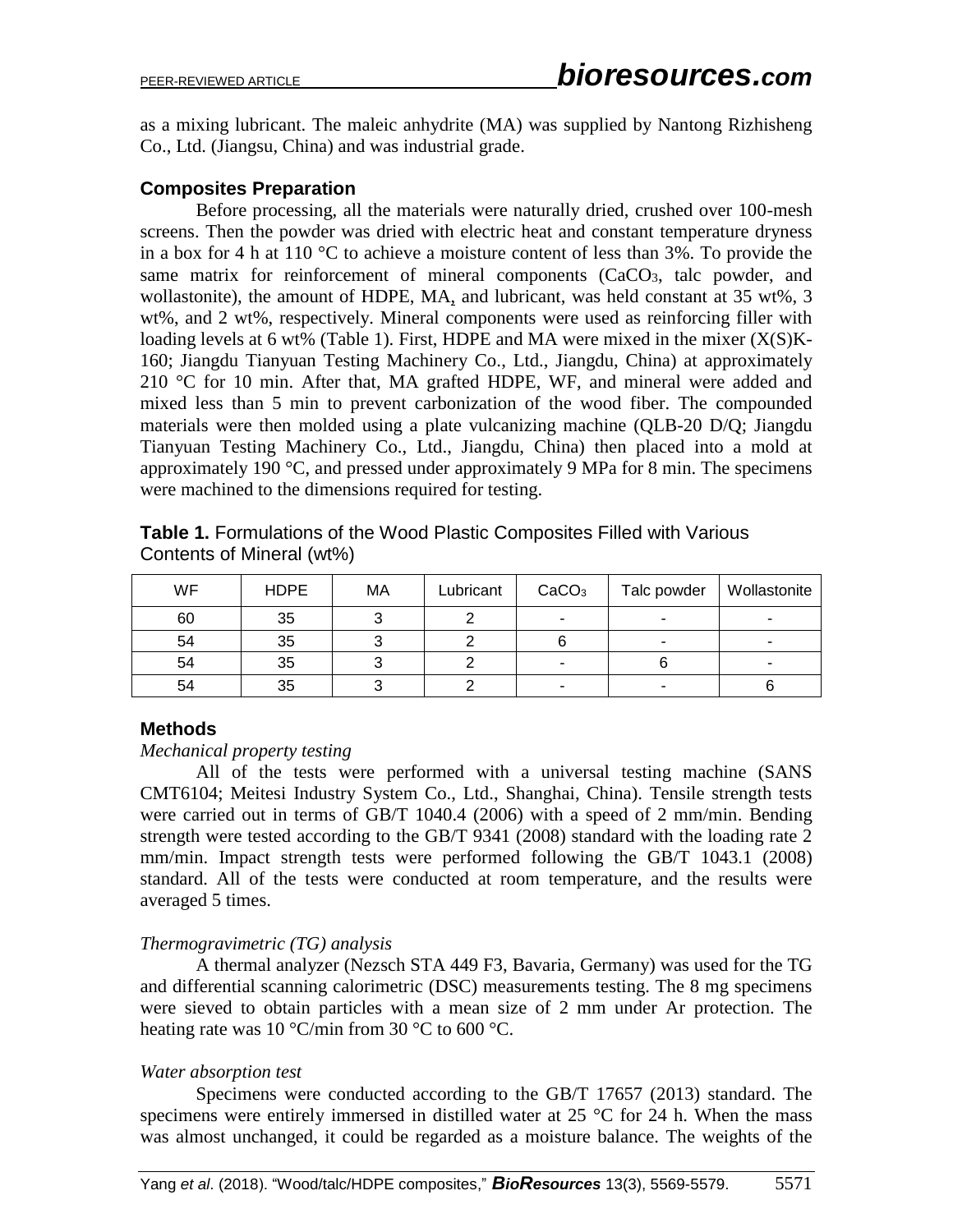specimens before and after soaking were recorded. The water absorption (Q; %) was calculated using Eq. 1,

$$
Q(\%) = [(M_2 - M_1) / M_1] * 100 \tag{1}
$$

where  $M_1$  and  $M_2$  denote the oven-dried weight (g) and weight (g) at a given immersion time (*t*), respectively.

#### *Scanning electron microscopy*

The interfacial morphology of WF/HDPE was analyzed with a SEM (S-4800, Hitachi, Tokyo, Japan). The interfacial morphology of wood powder/HDPE wood composite materials with the addition of inorganic filler was observed and the surface of the composite material was sprayed with gold (Hitachi, Tokyo, Japan) at a voltage of 17 kV.

## **RESULTS AND DISCUSSION**

#### **Mechanical Properties of WF/HDPE**

The mechanical properties of WF/HDPE were improved to different extents after the addition of mineral components.



**Fig. 1.** Mechanical properties of WF/HDPE filled with different mineral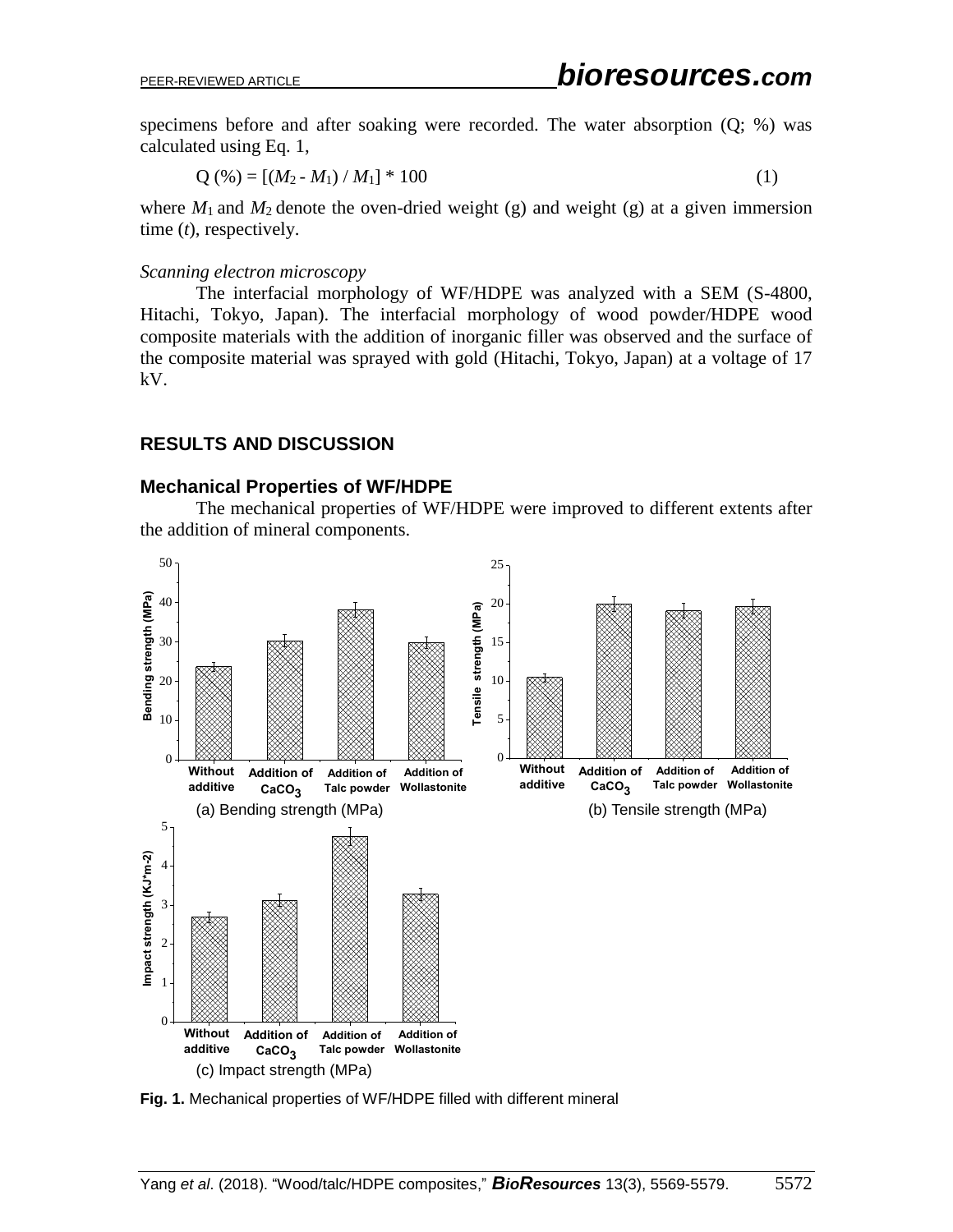According to the results of the mechanical tests in Fig  $1(a)$ , the bending strength of WF/HDPE with talc powder led to the largest increase compared to others, the composites adding CaCO<sub>3</sub> showed the second largest increase, and the composites adding wollastonite showed the lowest increase. Specifically, the tensile strength, bending strength, and impact strength of WF/HDPE with talc powder was 83%, 61%, and 76%, respectively, higher than the composites without additive. Talc particles can be closely combined with the physical and chemical actions of HDPE macromolecular chains (Piekarska *et al.* 2016). The physical entanglement with macromolecules can inhibit the sliding of molecular chains when composite materials are subjected to external forces (Asgari *et al.* 2017). It can produce crazing when subjected to impact, and consume part of the impact energy to prevent crazing from developing into cracks, resulting in material failure; thereby such mechanisms can increase the impact toughness of composite materials. The mechanical properties of WF/HDPE with wollastonite increased the least compared to the others, which may be due to the extrusion pressure of wollastonite in the mixing process (Jia *et al.* 2009). As a result, the number of HDPE molecular chains and fiber molecular chains that intercalated wollastonite was reduced, and it was easier to break under the action of external force (Zolfaghari *et al.* 2013).

#### **Thermal Stability of WF/HDPE**

The TG and DSC thermograms for WF/HDPE are shown in Fig. 2. The weight loss of the four kinds of WF/HDPE were divided into three stages. In the first stage, the temperature was less than 260 °C, and the weight loss of the wood-plastic composite was smaller, which is mainly caused by the release of water and small molecular compounds (Fei *et al.* 2016). In the second stage (260  $\degree$ C to 360  $\degree$ C), the weight loss of WF/HDPE was more noticeable, and this was attributed to the thermal decomposition of the three major components of fiber (cellulose, hemicellulose, and lignin).



**Fig. 2.** (a) TG and (b) DSC curves of WF/HDPE filled with different minerals

The decomposition of the material at 380  $\degree$ C to 450  $\degree$ C was relatively slow, which indicated further thermal decomposition of lignin (Tufan *et al.* 2016). In the third stage (450  $\degree$ C to 500  $\degree$ C), the thermal decomposition of HDPE was produced and the fracture of carbon chain skeleton occurred in the HDPE molecular chain at 416 °C to 477 °C. The decomposition of the composite was basically completed above 500 °C (Zhou *et al*. 2018). The maximum residual weight of the composites that contained talc powder was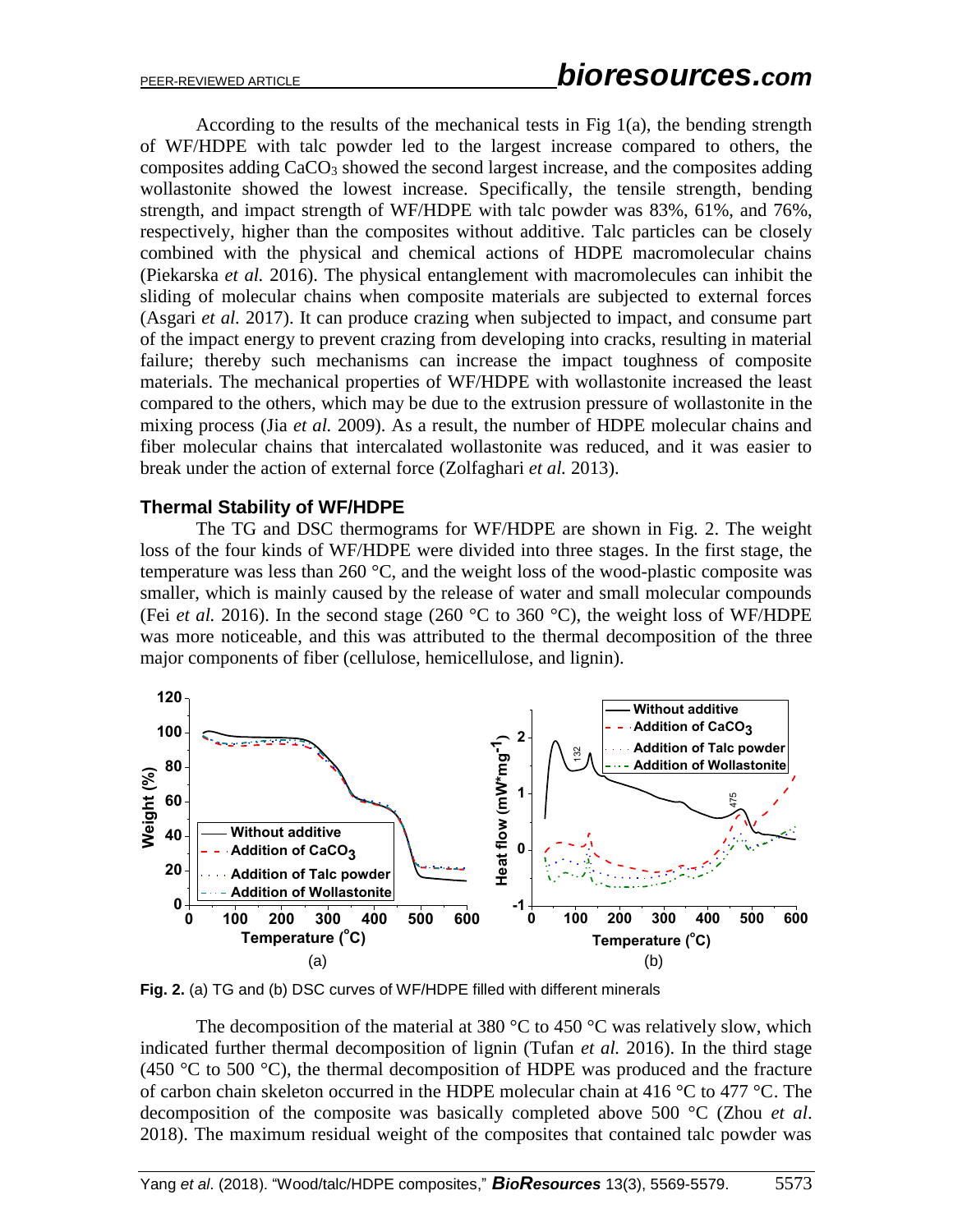21.78% at 600 °C, which was 7.47% higher than that of the composites without additive. The residual mass was higher than that of the composite without additive, because the three kinds of mineral did not produce volatile products above 600 °C (Li *et al.* 2007).

There were first noticeable absorption peaks from 129  $\degree$ C to 132  $\degree$ C, and there was no obvious weightlessness in the TG curve, which indicated that the HDPE melted at this temperature range. A small absorption peak appeared at approximately 350 °C in the wood-plastic composite, and the corresponding TG curve was weightless, which may be due to the degradation of the hemicellulose and cellulose in the fiber content of the composites (Tufan *et al.* 2016). The third absorption peak appeared at 475 °C, and the corresponding TG curves entered the third weightlessness stage at the temperature range of 450 °C to 500 °C. The WF/HDPE with different minerals in the third stages of  $T_i$ (initial pyrolysis temperature),  $T_p$  (decomposition peak temperature), and  $T_f$  (end temperature of weightlessness) were increased (Table 2), which showed the higher enthalpy to dissociate their crystallinity when compared to the WF/HDPE without additive because some of the amorphous region of composites was converted to crystalline region. The WF/HDPE specimens with talc were the highest, which was attributed to the strong interaction between talc and the matrix molecules that reduced the mobility of HDPE chains and made the thermal decomposition of wood-plastic composites difficult (Lei *et al.* 2007).

| Type of Filler    | Wood Fiber<br>Decomposition<br>Tf (°C)<br>Ti (°C)<br>$T_{\rm p}$ (°C) |       |       | <b>HDPE Decomposition</b><br>$T_{\rm p}$ (°C)<br>$T_f$ (°C)<br>$T_i$ (°C) |       |       | Residual Mass (%) |
|-------------------|-----------------------------------------------------------------------|-------|-------|---------------------------------------------------------------------------|-------|-------|-------------------|
| -                 | 291.1                                                                 | 339.4 | 355.2 | 455.0                                                                     | 478.4 | 493.0 | 14.31             |
| CaCO <sub>3</sub> | 295.6                                                                 | 339.4 | 355.5 | 451.4                                                                     | 473.9 | 488.4 | 20.82             |
| Talc powder       | 289.1                                                                 | 340.1 | 356.4 | 450.5                                                                     | 474.3 | 488.8 | 21.78             |
| Wollastonite      | 288.5                                                                 | 338.7 | 355.7 | 451.3                                                                     | 474.5 | 489.0 | 20.99             |

**Table 2.** Thermogravimetric data of WF/HDPE Filled with Different Minerals

## **Effect of Different Mineral Components on the Moisture Absorption of WF/HDPE**

Results for water absorption at different time intervals showed that water absorption values of WF/HDPE filled with different minerals were greatly reduced compared to the samples without additive (Fig. 3). This indicates that the incorporation of fillers resulted in a decreased wettability of the composites due to the decreasing amount of hygroscopic WF (Turku and Karki. 2014). The water absorption rate of  $CaCO<sub>3</sub>$ - and wollastonite-filled composites was almost equal, and the water absorption rate of composites was approximately 47.9% lower than that without the additive. The particles were uniformly distributed in the composites, which had certain protective effects on the hydrophilic hydroxyl groups in the fibers, and the water could not penetrate into the composite material through the voids (Qin *et al.* 2004). The water absorption rate of WF/HDPE with talc powder was obviously smaller than that of the wood-plastic composite without additive, and the water absorption rate of composites was approximately 54.9% lower than without additive. This indicates that the lamellar talc played a certain role in covering the wood flour, reducing the contact area between wood powder and water, and thus reduced the water absorption of composites (Nourbakhsh *et al.* 2010).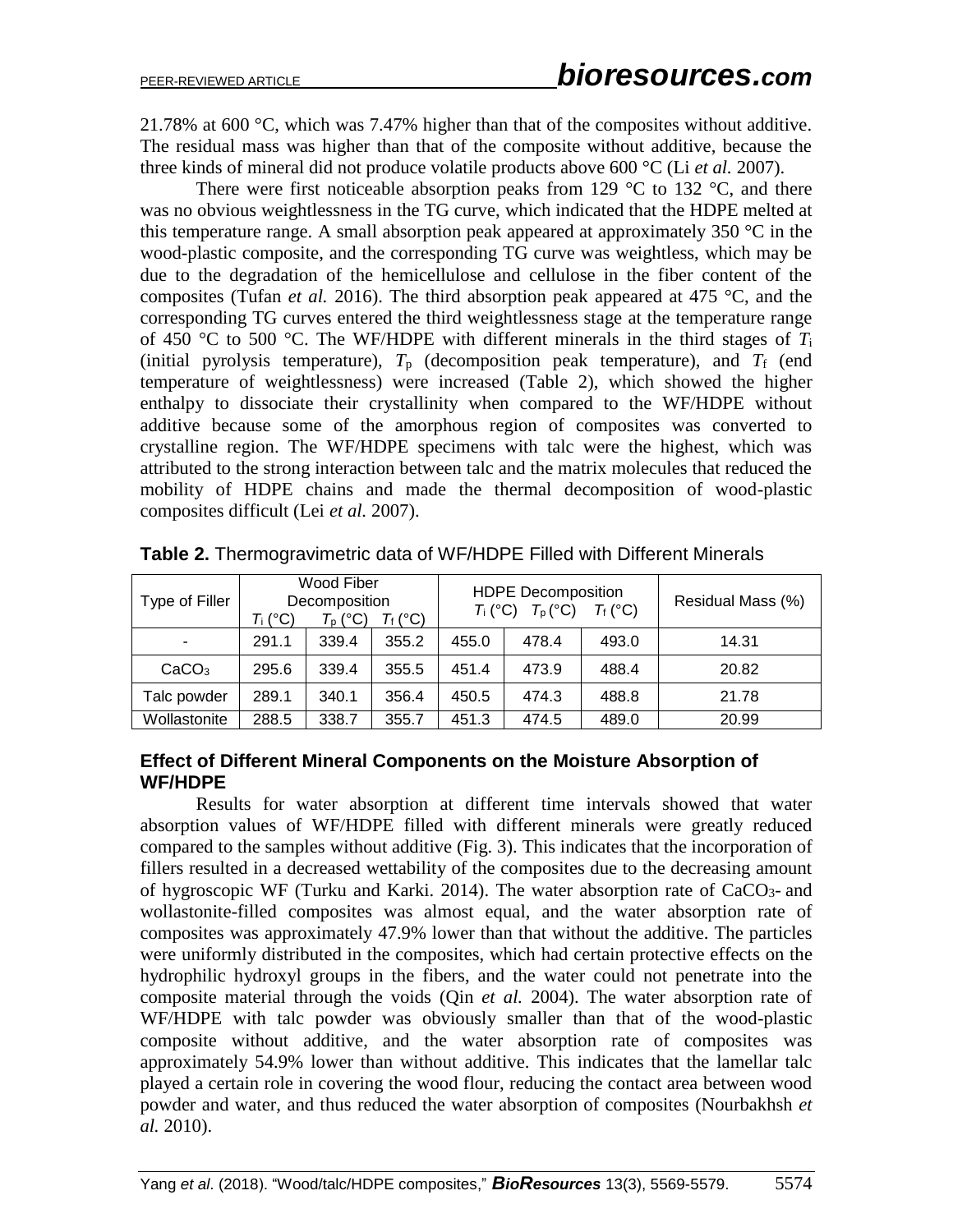



## **Microstructure of WF/HDPE Filled with Different Mineral Components Content of Minerals**



(c) Addition of Talc powder (d) Addition of Wollastonite

**Fig. 4.** Microstructure of WF/HDPE filled with (a) without additive, (b) CaCO<sub>3</sub>, (c) talc powder, and (d) wollastonite

Figure 4 shows the SEM micrographs of the fracture surface for WF/HDPE filled with different mineral components after mechanical testing. Figure 4(a) shows that the impact section of WF/HDPE without additive appeared hollower, which suggests that some cavities in the surface can absorb water or reduce mechanical properties. This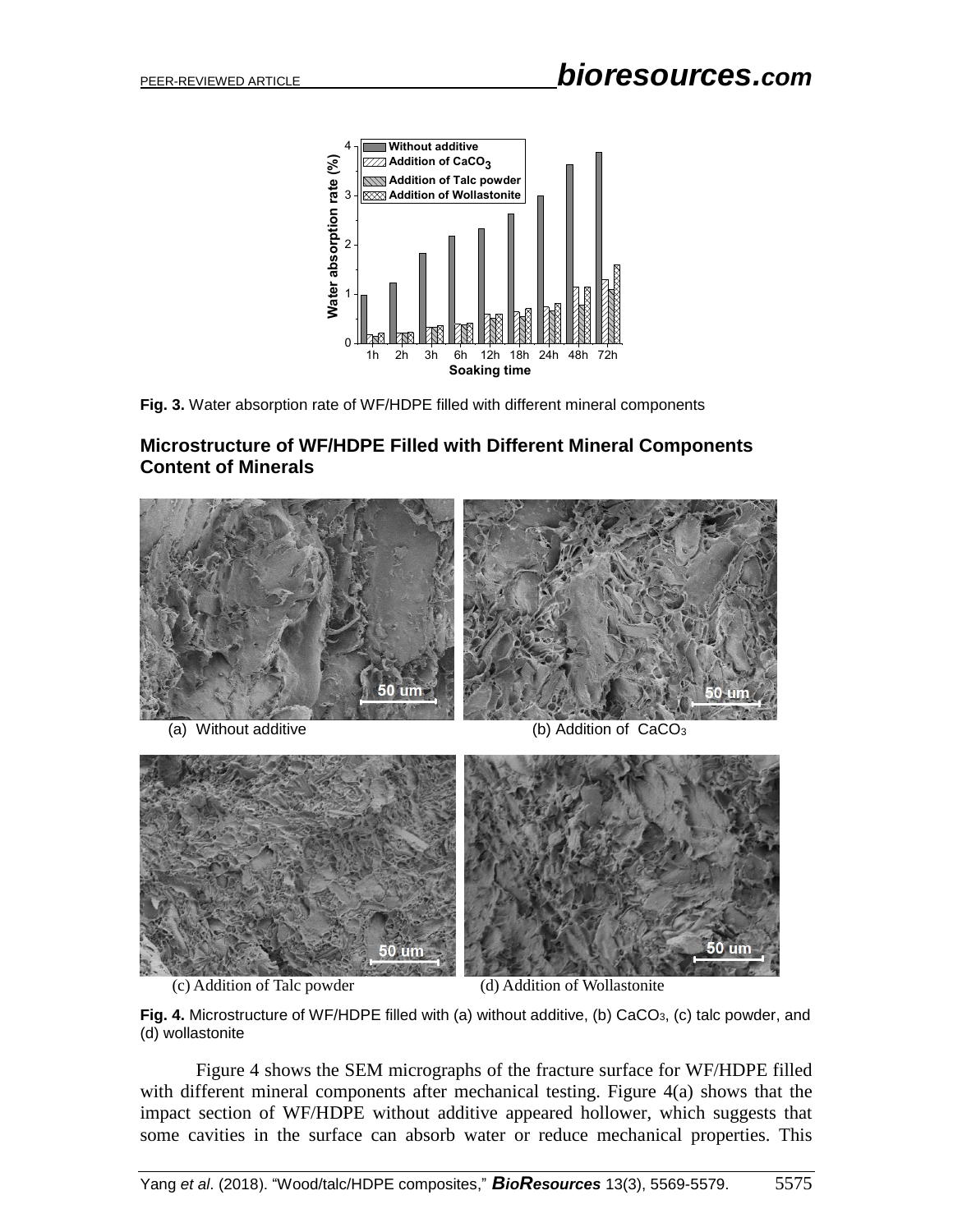indicates that the level of interfacial bonding between the WF and HDPE in the composites without additive is weak (Tabar *et al*. 2015). Figure 4(b) illustrates that the impact cross-section of WF/HDPE with CaCO<sub>3</sub> had good smoothness, and there was a small amount of  $CaCO<sub>3</sub>$  granule agglomeration, so that calcium carbonate particles were evenly dispersed in the composite material and compatibility became better, which resulted in improved mechanical properties. Figure 4(c) shows that no fiber was pulled out, which indicated a stronger adhesion between the talc particles and the HDPE matrix, which is consistent with the measured higher tensile and flexural strength for the composites containing 6% talc particles (Hamed Mosavian *et al.* 2012). Figure 4(d) illustrates that the impact section of the composite material was rough, and that many interpenetrating fibers formed on the section of the system. It is difficult for the wollastonite particle to be fully compatible with the WF/HDPE matrix, so the improvement of mechanical properties is not obvious (Ou *et al.* 2014). Thus, it can be seen that the WF/HDPE with talc powder had optimal impact properties. The voids formed in the impact section of the wood-plastic composite with talc powder were less, which may have been due to talc powder having a layered structure and electric charge; it also has a lubrication effect on the matrix (Li *et al.* 2018). Therefore, the interaction between the minerals and polymer chains forming a physical cross-linking point to improve the toughness of WF/HDPE (Tabari *et al*. 2011).

## **CONCLUSIONS**

- 1. Three kinds of mineral components (CaCO3, talc powder, and wollastonite) improved the mechanical properties of WF/HDPE. Among them, the optimal mechanical properties of composites were those with the addition of talc powder. The tensile strength, bending strength, and impact strength of WF/HDPE with talc powder were 83%, 61%, and 76%, respectively, higher than the composites without additive.
- 2. The three kinds of mineral components increase the crystallinity of WF/HDPE. Among them, the effect of adding talc powder was the most noticeable, the maximum residual weight of the composites was 21.8% at 600 °C, which was 7.47% higher than that without additive.
- 3. The three kinds of mineral components reduced the moisture absorption. The water absorption rate of  $CaCO<sub>3</sub>$  and wollastonite filled composites was almost equal, and the water absorption rate of composites was approximately 47.9% lower than that without additive. The water absorption rate of WF/HDPE with talc powder was obviously smaller than that of the composites without additive, and the water absorption rate of composites was approximately 54.9% lower than without additive.

## **ACKNOWLEDGMENTS**

The authors are grateful for the support of the National Science and Technology support program (Nanjing, China), Grant No. 2011BAD20B202-2 and the support of the Youth Foundation project of Southeast University Cheng Xian College (Nanjing, China), Grant No. y0007.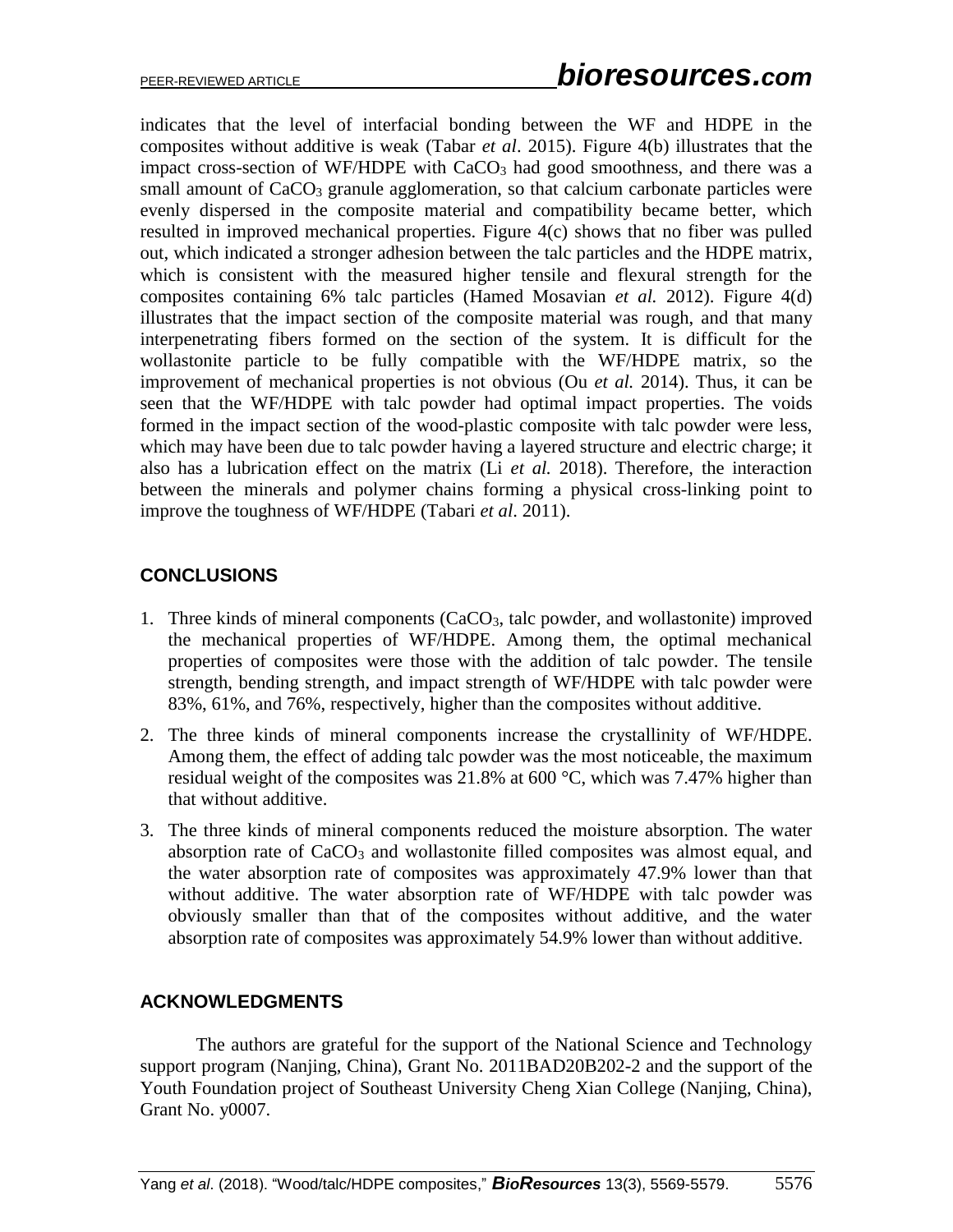# **REFERENCES CITED**

- Asgari, M., Abouelmagd, A., and Sundararaj, U. (2017). "Silane functionalization of sodium montmorillonite nanoclay and its effect on rheological and mechanical properties of HDPE/clay nanocomposites," *Appl. Clay. Sci.* 146, 439-448. DOI: 10.1016/j.clay.2017.06.035
- Borah, J. S., and Kim, D. S. (2016). "Recent development in thermoplastic/wood composites and nanocomposites: A review," *Korean J. Chem. Eng.* 33(11), 3035- 3049. DOI: 10.1007/s11814-016-0183-6
- Deka, B. K., and Maji, T. K. (2010). "Effect of coupling agent and nanoclay on properties of HDPE, LDPE, PP, PVC blend and *Phargamites karka* nanocomposite," *Compos. Sci. Technol.* 70(12), 1755-1761. DOI: 10.1016/j.compscitech.2010.07.010
- Deka, B. P., Baishya, P., and Maji, T. K. (2014). "Synergistic effect of SiO<sub>2</sub>, ZnO and nanoclay on mechanical and thermal properties of wood polymer nanocomposite," *J. Thermoplast. Compos.* 27(4), 464-480. DOI: 10.1177/0892705712452739
- Devi, R. R., and Maji, T. K. (2013). "Interfacial effect of surface modified  $TiO<sub>2</sub>$  and  $SiO<sub>2</sub>$ nanoparticles reinforcement in the properties of wood polymer clay nanocomposites," *J. Taiwan Inst. Chem. E.* 44(3), 505-514. DOI: 10.1016/j.jtice.2012.11.018
- Dey, T. K., and Tripathi, M. (2010). "Thermal properties of silicon powder filled highdensity polyethylene composites," *Thermochim. Acta* 502(1), 35-42. DOI: 10.1016/j.tca.2010.02.002
- Fabiyi, J. S., McDonald, A. G., and McIlroy, D. (2009). "Wood modification effects on weathering of HDPE-based wood plastic composites," *J. Polym. Environ*. 17(1), 34- 48. DOI: 10.1007/s10924-009-0118-y
- Farsheh, A. T., Talaeipour, M., and Hemmasi, A. H. (2011). "Investigation on the mechanical and morphological properties of foamed nanocomposites based on wood flour/PVC/multi-walled carbon nanotubes," *BioResources* 6(1), 841-852. DOI: 10.15376/biores.6.1.841-852
- Farsi, M. (2010). "Wood–plastic composites: Influence of wood flour chemical modification on the mechanical performance," *J. Reinf. Plast. Comp.* 29(24), 3587- 3592. DOI: 10.1177/0731684410378779
- Fei, P., Xiong, H., Cai, J., Liu, C., Din, Z., and Yu, Y. (2016). "Enhanced the weatherability of bamboo fiber-based outdoor building decoration materials by rutile nano-TiO2," *Constr. Build. Mater.* 114, 307-316. DOI: 10.1016/j.conbuildmat.2016.03.166
- GB/T 1040.4 (2006). "Plastics Determination of tensile properties," Standardization Administration of China, Beijing, China.
- GB/T 1043.1 (2008). "Plastics Determination of Charpy Impact Properties- Part 1: Noninstrumented impact test," Standardization Administration of China, Beijing, China.
- GB/T 9341 (2008). "Plastics Determination of flexural properties," Standardization Administration of China, Beijing, China.
- GB/T 17657 (2013). "Testing methods for physical and chemical properties of woodbased panels and veneer panels," Standardization Administration of China, Beijing, China.
- Ghasemi, I., and Farsi, M. (2010). "Interfacial behaviour of wood plastic composite: Effect of chemical treatment on wood fibres," *Iran. Polym. J.* 19(10), 811-818. DOI: org/0000-0002-1755-5809.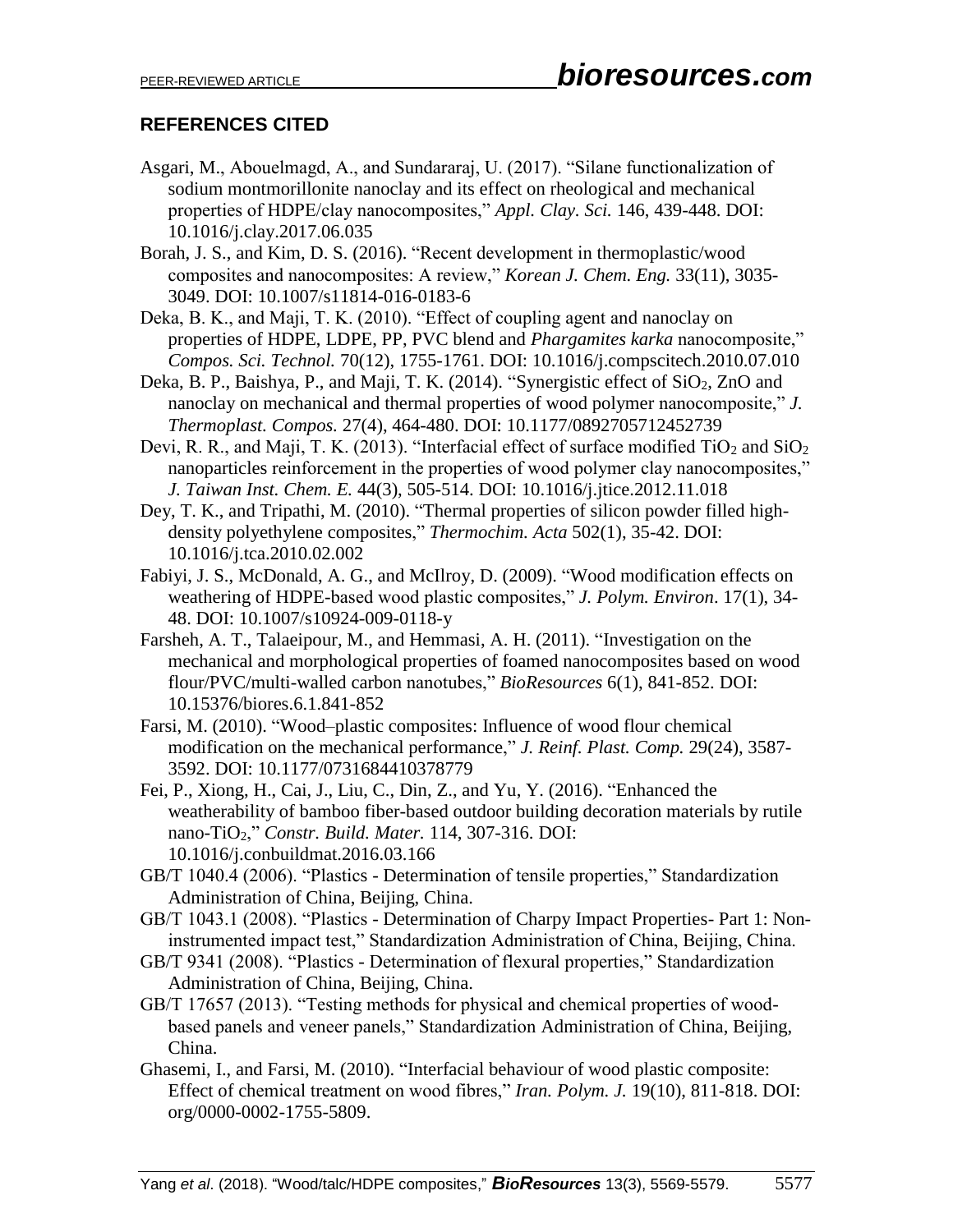- Hamed Mosavian, M. T., Bakhtiari, A., and Sahebian, S. (2012). "Influence of alumina particles on thermal behavior of high density polyethylene," *Polym-Plast. Technol. Eng.* 51(2), 214-219. DOI: 10.1080/03602559.2011.557820
- Jia, M. Y., Xue, P., Zhao, Y. S., and Wang, K. J. (2009). "Creep behaviour of wood flour/poly(vinyl chloride) composites," *J. Wuhan Univ. Technol.* 24(3), 440-447. DOI: 10.1007/s11595-009-3440-2
- Kaseem, M., Hamad, K., Deri, F., and Ko, Y. G. (2015). "Material properties of polyethylene/wood composites: A review of recent works," *Polymer. Sci.* 57(6), 689- 703. DOI: 10.1134/S0965545X15070068
- Kordkheili, H. Y., Farsi, M., and Rezazadeh, Z. (2013). "Physical, mechanical and morphological properties of polymer composites manufactured from carbon nanotubes and wood flour," *Compos. Part B-Engin.* 44(1), 750-755. DOI: 10.1016/j.compositesb.2012.04.023
- Li, G. Y., Wang, P. M., and Zhao, X. (2007). "Pressure-sensitive properties and microstructure of carbon nanotube reinforced cement composites," *Cement. Concrete Comp.* 29(5), 377-382. DOI: 10.1016/j.cemconcomp.2006.12.011
- Li, T. Y., Song, K. M., Wang, Y., and Hu, L. G. (2018). "Study on mechanical properties of PPR composites modified by inorganic particles," *Plast. Sci. Technol.* 46(3), 51- 54. DOI:10.15925/j.cnki.issn1005-3360.2018.03.006
- Nourbakhsh, A., Ashori, A., Ziaei, T. H., and Rezaei, F. (2010). "Mechanical and thermo-chemical properties of wood-flour/polypropylene blends," *Polym. Bull.* 65(7), 691-700. DOI: 10.1007/s00289-010-0288-8
- Ou, R., Xie, Y., Wolcott, M. P., Sui, S., and Wang, Q. (2014). "Morphology, mechanical properties, and dimensional stability of wood particle/high density polyethylene composites: Effect of removal of wood cell wall composition," *Mater. Design* 58(6), 339-345. DOI: 10.1016/j.matdes.2014.02.018
- Pan, M. Z., Mei, C. T., Du, J., and Li, J. C. (2014). "Synergistic effect of nano silicon dioxide and ammonium polyphosphate on flame retardancy of wood fiberpolyethylene composites," *Compos. Part. A- Appl. S.* 66, 128-134. DOI: 10.1016/j.compositesa.2014.07.016
- Piekarska, K., Sowinski, P., Piorkowska, E., Haque, M. U., and Pracella, M. (2016). "Structure and properties of hybrid PLA nanocomposites with inorganic nanofillers and cellulose fibers," *Compos. Part. A- Appl. S.* 82, 34-41. DOI: [10.1016/j.compositesa.2015.11.019](http://dx.doi.org/10.1016%2Fj.compositesa.2015.11.019)
- Qin, H., Zhang, S., Zhao, C., and Feng, M. (2004). "Thermal stability and flammability of polypropylene/montmorillonite composites," *Polym. Degrad. Stabil.* 85(2), 807- 813. DOI: 10.1016/j.polymdegradstab.2004.03.014
- Rahman, M. R., Hamdan, S., and Lai, J. C. H. (2017). "Physico-mechanical, morphological, and thermal properties of clay dispersed styrene-co-maleic acid impregnated wood polymer nanocomposites," *Wood-Polym. Nanocompos.* 7, 179- 197. DOI: 10.1007/978-3-319-65735-6\_10
- Tabar, M. M., Tabarsa, T., Mashkour, M., and Khazaeian, A. (2015). "Using silicon dioxide (SiO2) nano-powder as reinforcement for walnut shell flour/HDPE composite materials," *J. Indian Acad. Wood. Sci.* 12(1), 15-21. DOI: 10.1007/s13196-015-0139-1
- Tabari, H. Z., Nourbakhsh, A., and Ashori, A. (2011). "Effects of nanoclay and coupling agent on the physico-mechanical, morphological, and thermal properties of wood flour/polypropylene composites," *Polym. Eng. Sci.* 51(2), 272-277. DOI: 10.1002/pen.21823